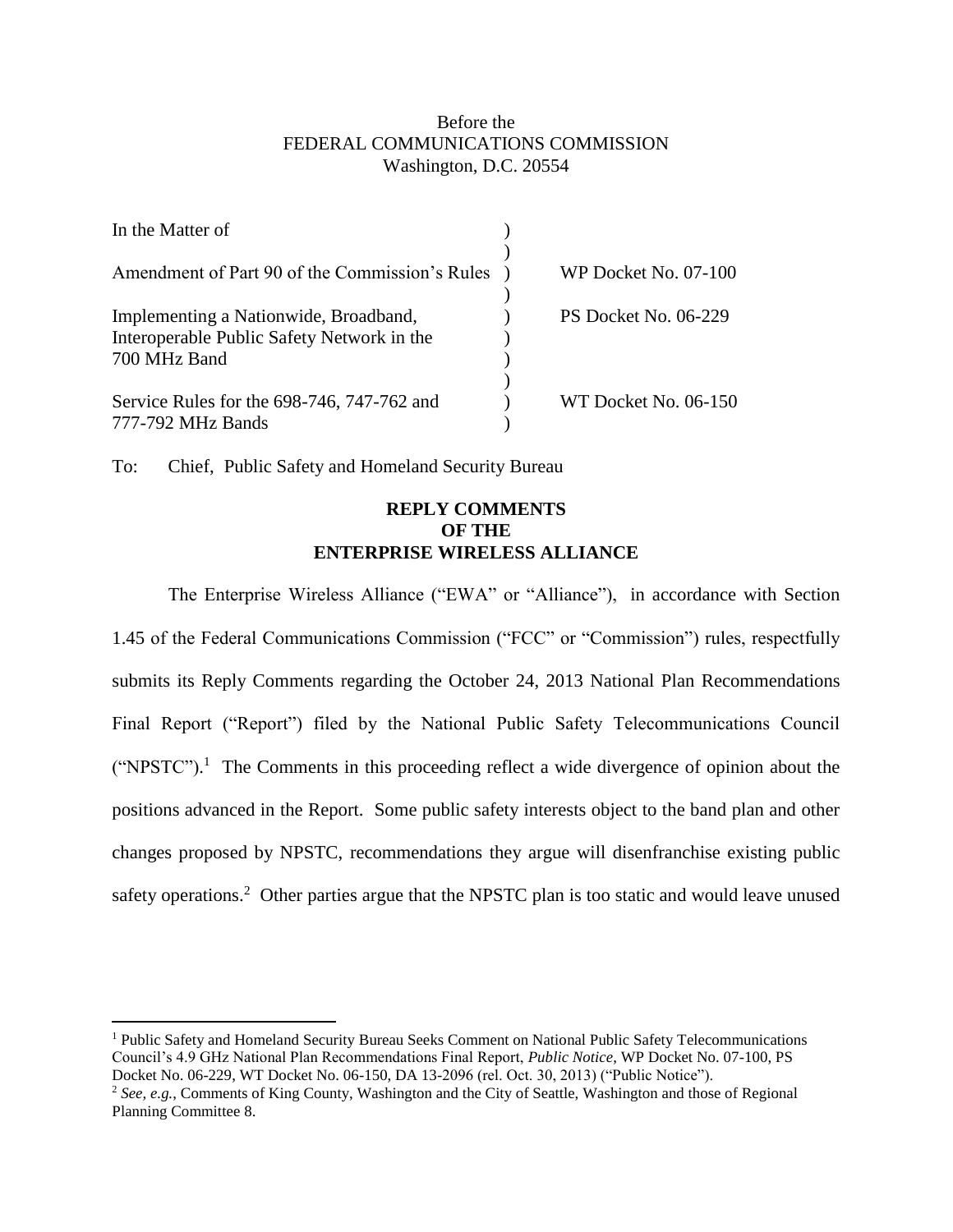spectrum fallow by failing to take advantage of spectrum sharing techniques that are available today.<sup>3</sup>

As stated in its Comments, while EWA recognizes the challenge involved in implementing substantial rule modifications after spectrum has been available for some time, the Alliance supports the band plan proposed in the Report as an appropriate balancing of interests. The changes recommended will promote more robust utilization of this important spectrum throughout the nation, the primary objective in the Commission's decision to revisit its 4.9 GHz rules. To the extent those changes will impact the operations of some users, as rule changes invariably do, the FCC has tools at its disposal to minimize any adverse impact. EWA is confident that it will do so.

The Alliance's Comments took issue with the Report's recommendation that coordination in this band be limited to public safety frequency advisory committees ("FACs"), even for the coordination of applications from non-public safety entities that qualify for primary use of the proposed shared public safety/Critical Infrastructure Industry ("CII") bands.<sup>4</sup> In support of that position, EWA pointed to the fact that non-public safety FACs "already exchange information regularly with public safety coordinators when handling applications for Sprint-vacated spectrum and adhere to the specialized procedures for processing such requests" as required by the FCC and consistent with a Memorandum of Agreement ("MOA") adopted by both public safety and non-public safety FACs. 5

Needless to say, therefore, the Alliance was surprised by the Comments filed jointly ("Joint Comments") by the Forestry Conservation Communications Association ("FCCA"), the

 $\overline{a}$ 

<sup>&</sup>lt;sup>3</sup> See Comments of Shared Spectrum Company.

<sup>4</sup> EWA, along with other CII representatives, had urged NPSTC to adopt a different definition of CII for purposes of the 4.9 GHz band, a recommendation the Alliance repeated in its Comments.

<sup>5</sup> EWA Comments at 6.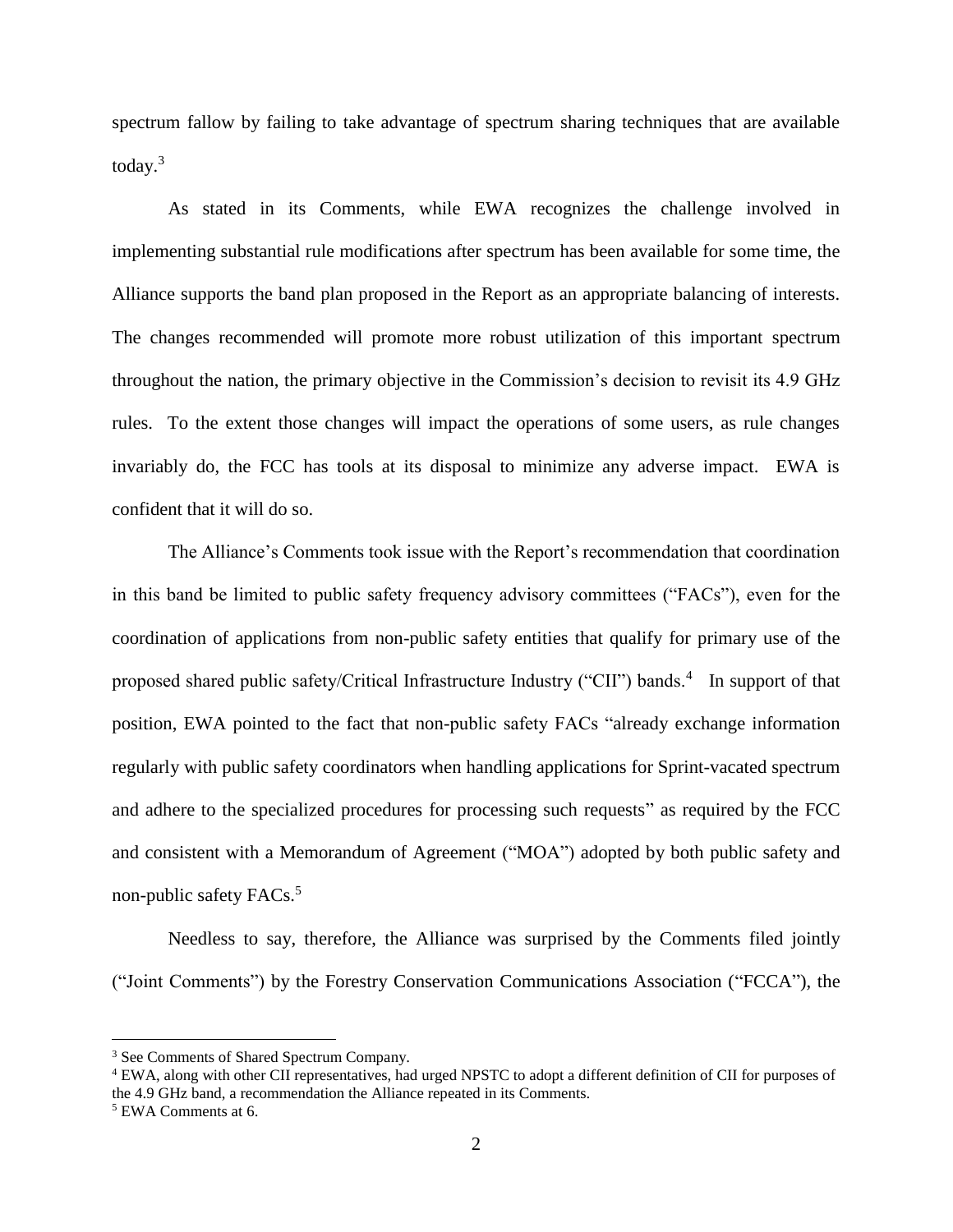International Municipal Signal Association ("IMSA"), and the International Association of Fire Chiefs ("IAFC") (collectively, "Joint Commenters") in which those parties stated the following:

Experience with coordination of Sprint/Nextel vacated spectrum, in which business/industrial coordinators are allowed to participate, suggests that many more problems develop with the addition of coordinators who are not part of the regular public safety coordination process. 6

EWA, a non-public safety FAC, has received more than fifty (50) applications for Sprintvacated spectrum, of which approximately seventeen (17) were able to be certified and submitted to the FCC. To the best of its knowledge, once the FCC clarified the coordination procedures, including the prohibition of "batch" filing, a clarification that was applicable to all participating FACs and not just non-public safety FACs, there have been no "problems" in the coordination of this spectrum, much less "many more" problems. The required information regarding applications received has been shared amongst FACs consistent with procedures set out in the MOA. Instances of mutual exclusivity have been resolved promptly, professionally, and in accordance with MOA and FCC policies.

The Joint Commenters provided no details about any alleged problems caused by nonpublic safety FACs, and EWA is at a loss to understand what they possibly could be. Indeed, this complaint is particularly odd, since none of the Joint Commenters has ever raised this issue with EWA, with any other non-public safety FAC to the best of the Alliance's knowledge, or within the Land Mobile Communications Council, where such matters typically would be vetted. Before the FCC gives any credence to this unsubstantiated claim from the Joint Commenters, it should require them to provide specific details of the "many" problems that have arisen, including the applicant name, coordination reference number, and FCC file number, if applicable, of the application(s) involved, the FACs that were involved, and the outcome of the

 $\overline{a}$ 

<sup>6</sup> Joint Comments at 3.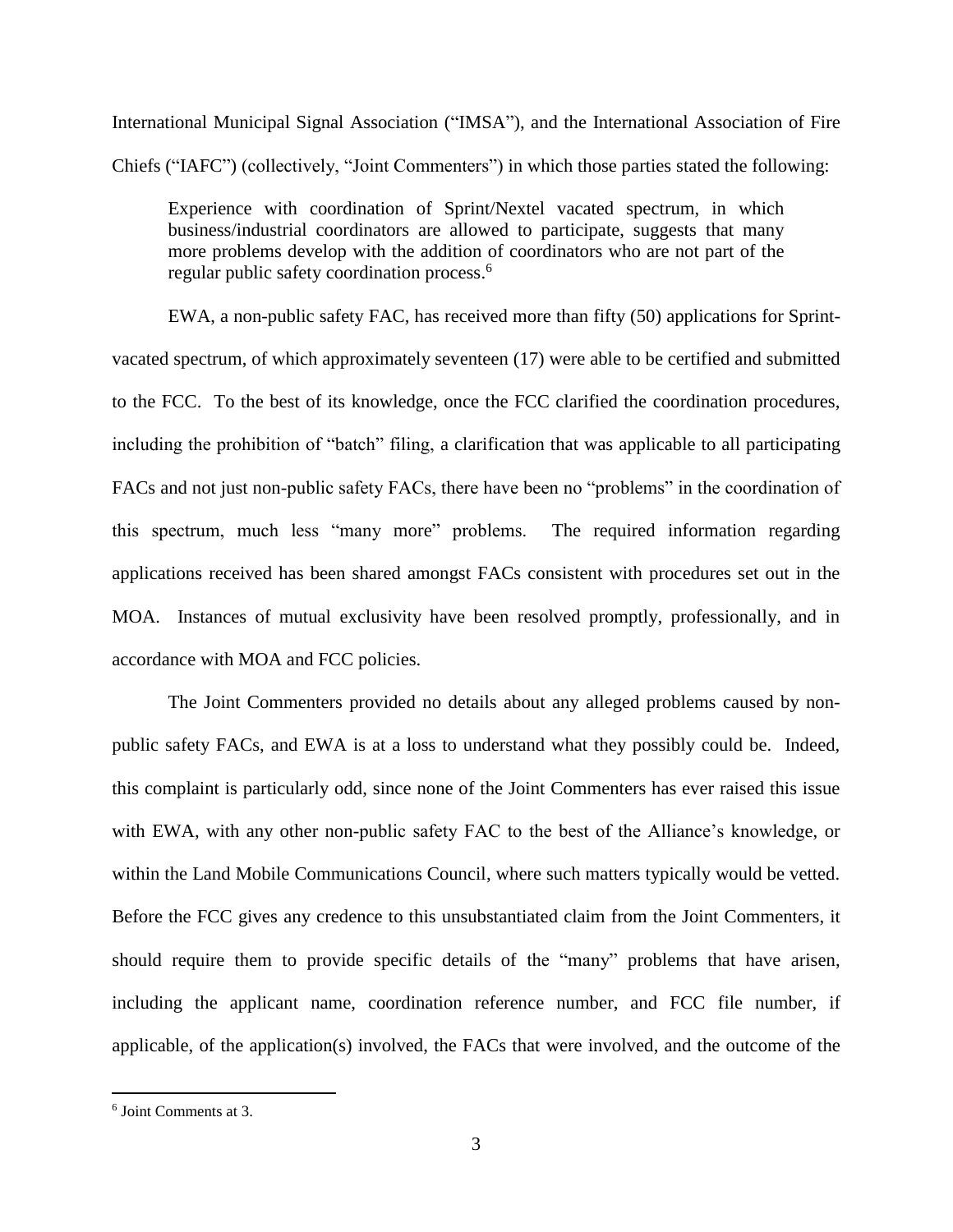matter(s). This will enable the non-public safety FAC(s), against which this complaint has been lodged, to respond and give the FCC an opportunity to assess the validity of the Joint Commenters' position.

The 4.9 GHz band has the potential to play an important role in supporting advanced communications capabilities for public safety and Industrial/Business entities. EWA urges the FCC to proceed promptly in adopting rules consistent with the Alliance's position herein and in its Comments in this proceeding.

**ENTERPRISE WIRELESS ALLIANCE**

 $By L \mu L$  .  $\mu$ Mark E. Crosby

President/CEO 8484 Westpark Drive, Suite 630 McLean, Virginia 22102 (703) 528-5115

Counsel:

Elizabeth R. Sachs Lukas, Nace, Gutierrez & Sachs, LLP 8300 Greensboro Drive, Ste. 1200 McLean, VA 22102 (703) 584-8678

December 13, 2013